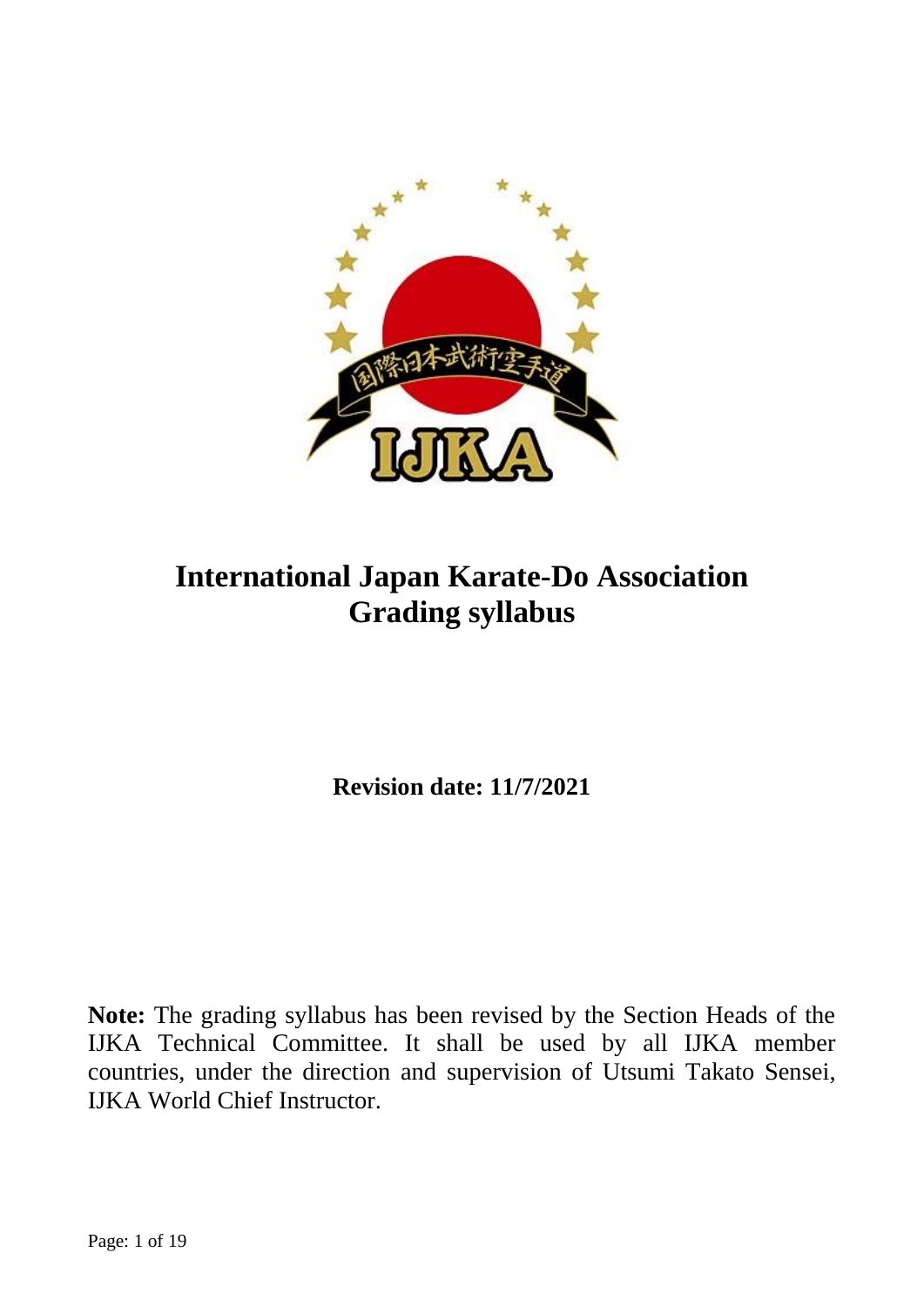**Note:** The 12th Kyu to 10th kyu syllabus is designed for kindergarden students and those with learning difficulties. It may be applied at the discretion of the grading examiner. All other students begin at 9th Kyu.

# **12 th Kyu**

Sonoba-kihon> with count/ 10 times \*From Shizentai to Sonoba Tsuki(Chu-dan) \*From Heisoku-Dachi to Maegeri \*From Shizentai to Age-uke (Alternative) \*Sotouke \*Gedanbarai

<Ido-kihon> with count/3 times (From Zenkutsu-dachi Gedan-barai) \*Chu-dan Oi tsuki (Forward) \*Ageuke (Backward) \*Sotouke (Forward) \*Gedanbarai(Backward)

# **11 th Kyu**

### **Sonoba-kihon> with count/10times**

- 1. From Shizentai to Sonoba Tsuki(Chu-dan)
- 2. From Heisoku-Dachi to Maegeri
- 3. From Shizentai to Chudan Oitsuki Zenkutsu-dachi (left and right)

## **Ido-Kihon> with count/ each 3 times**

- (From Zenkutsu-dachi Gedan-barai)
- 1. Chudan-Oi tsuki (Forward)
- 2. Ageuke (Backward)
- 3. Sotouke (Forward)
- 4. Gedan-barai (Backwards)

# **10 th Kyu**

#### **Sonoba-kihon> with count/10times**

- 1. From Shizentai to Sonoba Tsuki(Chu-dan)
- 2. From Heisoku-Dachi to Maegeri
- 3. From Shizentai to Chudan Oitsuki Zenkutsu-dachi (Right and Left)-each 6 times with count
- 4. From Shizentai to Gedan-barai Zenkutsu-dachi with Hukushu (Alternate between right and left)

## Ido-kihon> with count 3 times each

- (From Zenkutsu-dachi Gedan-barai
- 1. Chudan Oitsuki (Forward)
- 2. Age-uke(backward)
- 3. soto-uke(forward)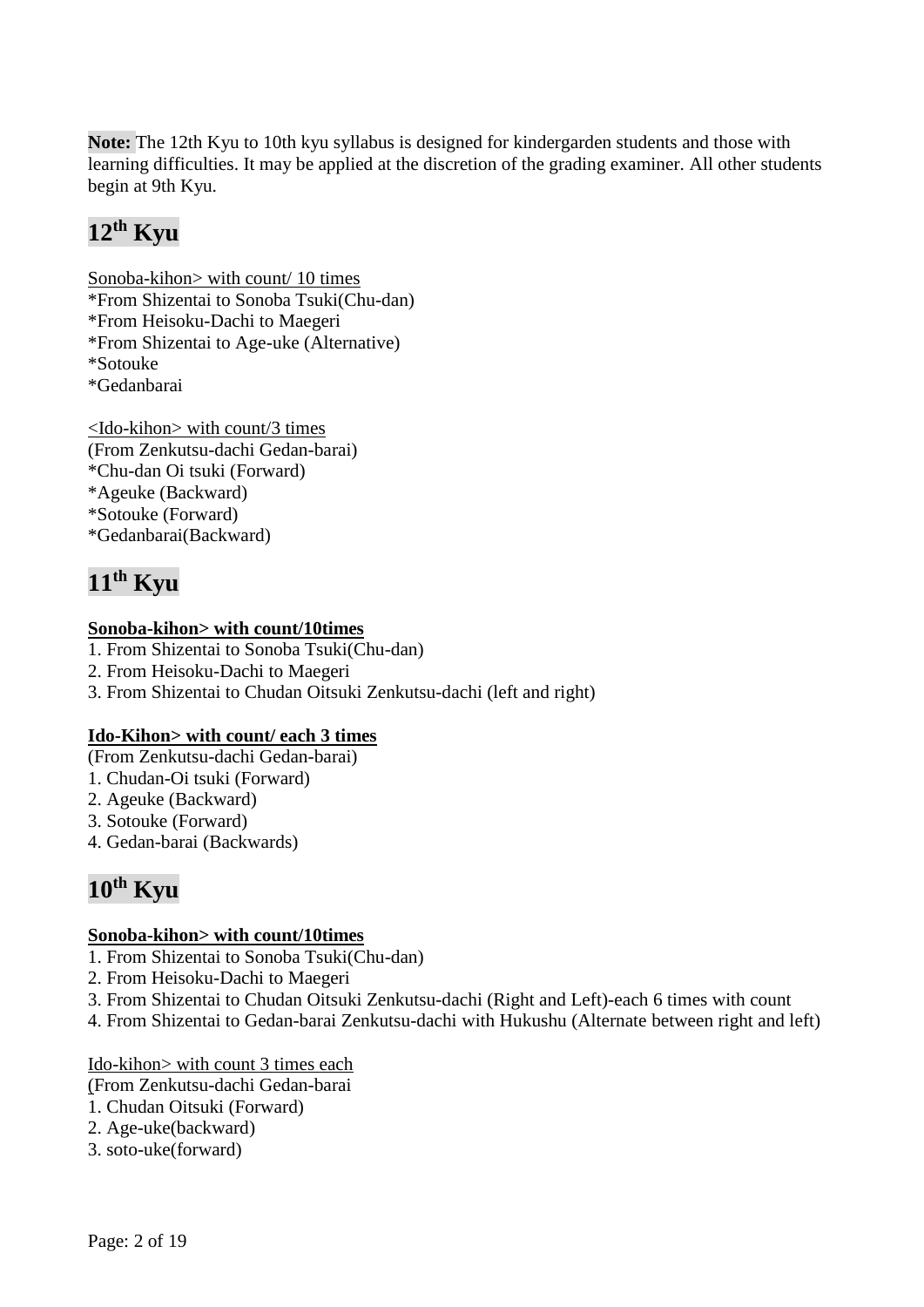## 4. Gedan-barai(backward) **KATA: Jho No Kata**

# **9 th Kyu** (White belt).

# **Basic Techniques (Kihon Waza).**

### **1. Shizentai, Choku Tsuki Chudan - (10).**

Natural stance, straight punch to stomach. 10 times. *Check foundation, eye focus (Gansen) and poise/awereness (Zanshin)*

## **2. Oi tsuki chudan (3) - Mawate.**

Left downward block, stepping punch to stomach (3 times). Turn. *Check target and leg movement (Unsoku).*

## **3. Age uke Jodan (3) - Mawate.**

Rising head block (3 times). Turn. *Check leg movements (Unsoku).*

### **4. Chudan Soto ude uke (3) - Mawate.**

Outside forearm block to stomach (3 times). Turn.

#### **5. Chudan Uchi ude uke (3) - Mawate.**

Inside forearm block to stomach (3 times). Turn.

#### **6. Mae geri Jodan (3) - Mawate.**

Step forward, front snap kick to face level (3 times) - Keep Poise/awareness (Zanshin). Turn.

#### **7. Mae geri Chudan (3) - Mawate.**

Step forward, front snap kick to stomach (3 times) - Keep Poise/awareness (Zanshin). Turn.

# **Sparring Techniques (Kumite Waza).**

#### **Tanren Kumite.**

Gohon Kumite: Jodan / Chudan / 5 step pre-set sparring, face and stomach punch.

## **KATA: Taikyoku Shodan.**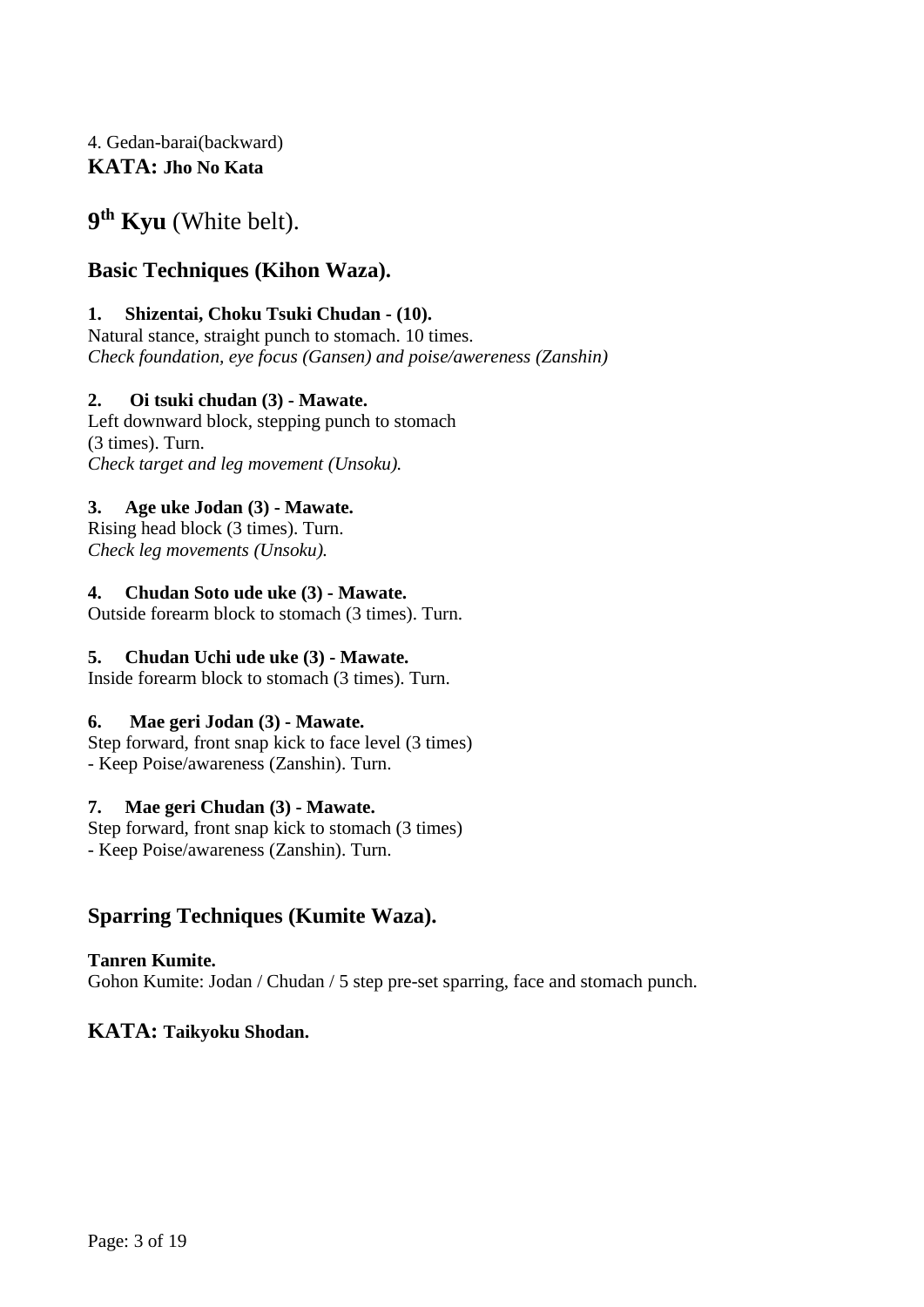# **8 Kyu** (Yellow belt)

# **Basic Techniques (Kihon Waza).**

### **1. Shizentai, Choku Tsuki Chudan, (10).**

Natural stance, straight punch to stomach. 10 times. *Check foundation, eye focus (Gansen) and poise/awereness (Zanshin).*

#### **2. Hidari Gedan barai, Oi tsuki chudan (5) - Mawate.**

Left downward block, stepping punch to stomach (5 times). Turn. *Check target and leg movement (Unsoku).*

### **3. Age uke Jodan (5) - Mawate.**

Rising head block (5 times). Turn. *Check leg movements (Unsoku).*

### **4. Chudan Soto ude uke (3) - Mawate.**

Outside forearm block to stomach (3 times). Turn.

#### **5. Chudan Uchi Ude Uke (5) – Mawate**

Inside forearm block to stomach (5 times) Turn.

#### **6. Chudan shuto-uke kokutsu-dachi (5) –** (forward and backward)

#### **7. Mae geri Jodan (5) - Mawate.**

Step forward, front snap kick to face level (5 times) - Keep Poise/ awareness (Zanshin). Turn.

#### **8. Mae geri Chudan (5) - Mawate.**

Step forward, front snap kick to stomach (5 times) - Keep Poise/ awareness (Zanshin). Turn.

#### **9. Kiba dachi, Yoko geri Kekomi (5).**

Straddle leg stance, side thrust kick (5 times).

## **Sparring Techniques (Kumite Waza).**

#### **Tanren Kumite.**

Gohon Kumite: Jodan/Chudan/ Mae geri. 5 step pre-set sparring, face and stomach punch, front snap kick.

## **KATA: Heian Shodan.**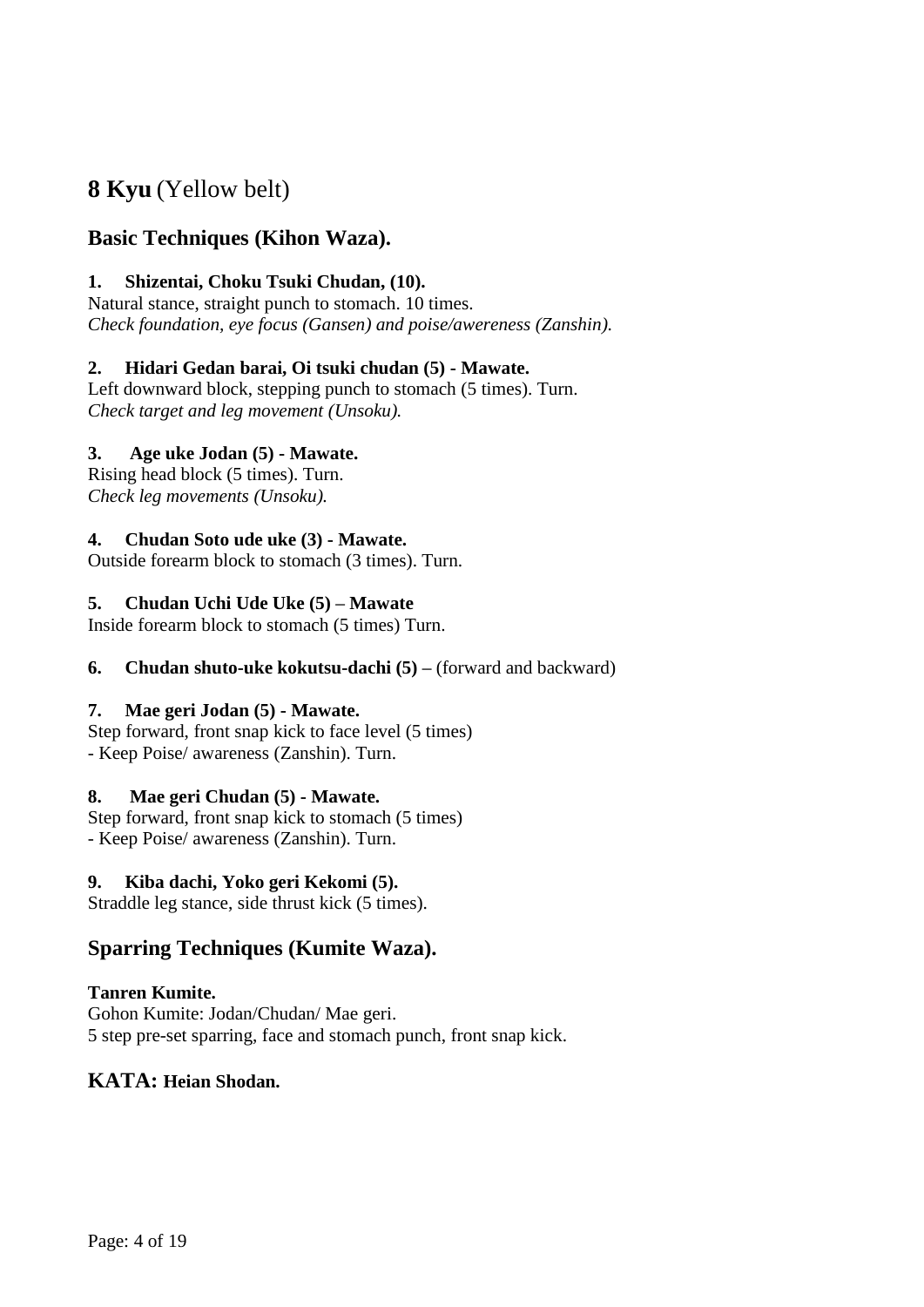# **7 Kyu** (Orange belt)

# **Basic Techniques (Kihon Waza).**

### **1. Kiba dachi, Choku tsuki Chudan (10).**

Straddle leg stance, straight punch to stomach. 10 times.

### **2. Hidari Gedan barai, Sanbon tsuki (Jodan, Chudan, Chudan) (3).**

Left downward block, trippel punch (face, stomach, stomach) (3 times).

### **3. Age uke Jodan (3).**

Rising head block (3 times stepping backwards).

### **4. Soto ude uke Chudan, Gyaku tsuki Chudan (5) - Mawate.**

Outside forearm stomach block, reverse punch (5 times). Turn.

# **5. Uchi ude uke Chudan, Gyaku tsuki Chudan (5) - Mawate.**

Inside forearm stomach block, reverse punch (5 times). Turn.

### **6. Kokutsu dachi, Shuto uke.**

### **7. Mae geri Jodan, Oi tsuki Chudan (5) - Mawate.**

Front snap kick - face level, lunge punch - stomach level (5 times). Turn.

#### **8. Mawashi geri Chudan (5) - Mawate.**

Roundhouse kick - stomach level (5 times). Turn.

## **9. Kiba dachi, Yoko geri Kekomi (2) - Mawate, Mo ichi do.**

Straddle leg stance, side thrust kick (2 times). Turn. Repeat.

## **10. Kiba dachi, Yoko geri Keage (2) - Mawate, Mo ichi do.**

Straddle leg stance, side snap (2 times). Turn. Repeat.

# **Sparring Techniques (Kumite Waza).**

## **Kumite, Kiba dachi - Yoko. Jodan / Chudan.**

Sparring exercise using side stepping in straddle leg stance.

Face / stomach levels, (line up like Gohon kumite and attack 3 times in zenkutsu dachi, then side step into Kiba dachi and attack, slide step to the other side and attack. Jodan and Chudan as in 5 step). *First 3 attacks the attacker leads the initiative and then the defence take the initiative by stepping sideway in kiba dachi (attacker follows) and after that yori ashi kiba dachi to the other side (attacker follows and after his attack Uke makes his counter attack).*

## **KATA: Heian Nidan and Heian Shodan.**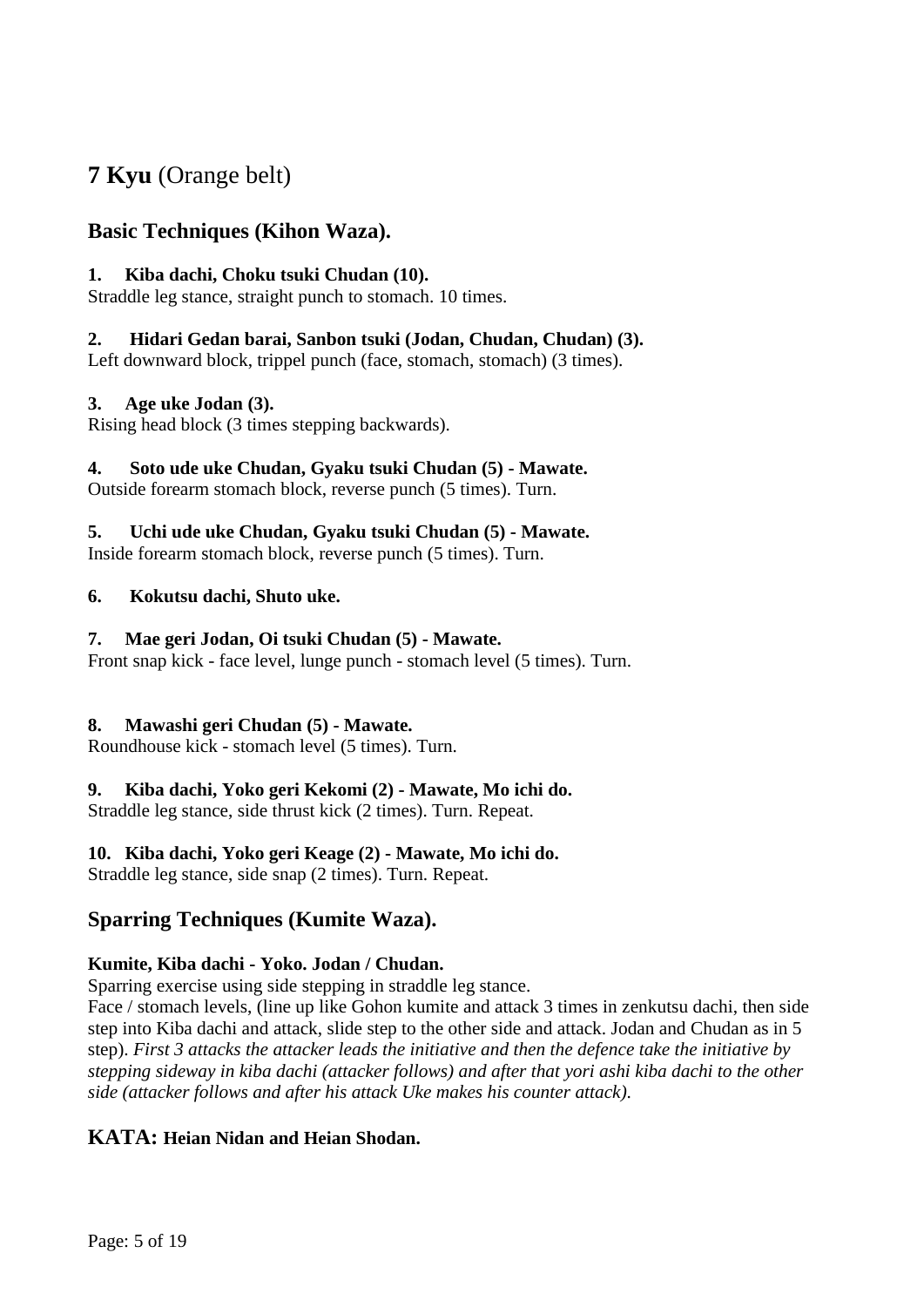# **6 kyu** (Green belt)

# **Basic Techniques (Kihon Waza).**

#### **1. Kiba dachi, Sanbon choku tsuki Jodan, Chudan, Chudan (10).**

Straddle leg stance, triple straight punch to

- face, stomach, stomach levels. 10 times.

#### **2. Hidari Gedan barai, Sanbon tsuki (3 or 5).**

Left downward block, trippel lunge punch (3 or 5 times).

#### **3. Age uke Jodan, Gyaku tsuki Chudan (3).**

Step back rising head block, reverse punch (3 times).

#### **4. Soto ude uke (Zenkutsu dachi), Yoko empi uchi (Kiba dachi) (5).**

Outside forearm stomach block, side elbow strike (5 times).

### **5. Uchi ude uke Chudan, Kizami tsuki Jodan, Gyaku tsuki Chudan (5).**

Stepping back, inside forearm stomach block, jabbing punch - face level, reverse punch - stomach level (5 times). *Check Hanmi, shoulder position etc.*

### **6. Kokutsu dachi, Shuto uke. Zenkutsu dachi, Nukite uchi (5).**

Back stance - knife hand block, front stance - spearhand strike (5 times). *Check back leg used for weight shifting.*

#### **7. Gedan barai, Gyaku tsuki Chudan (5).**

Stepping back downward block, reverse punch stomach level (5 times).

#### **8. Mae geri, Ren tsuki Jodan, Chudan (5) Mawate.**

Front snap kick, double punch face, stomach levels (5 times). Turn. *Check hips and hands when kicking - changing hands correctly.*

#### **9. Mae geri jodan, Mawashi geri Chudan (5) - Mawate.**

Front snap kick - face level, roundhouse kick - stomach level (5 times). Turn. Same from Migi kamae

# **10. Yoko geri Keage, Yoko geri Kekomi, Mawashi geri Chudan (3).**

#### **Mawate Mo ichi do.**

Side snap kick, side thrust kick, roundhouse kick, all stomach level, 3 times there and back.

# **Sparring Techniques (Kumite Waza).**

#### **Sanbon Kumite: Jodan, Chudan, Mae geri (Hidari/ Migi).**

Three step sparring exercise. Face & stomach punches & front snap kick (left & right attacking).

## **KATA: Heian Sandan and Heian Nidan**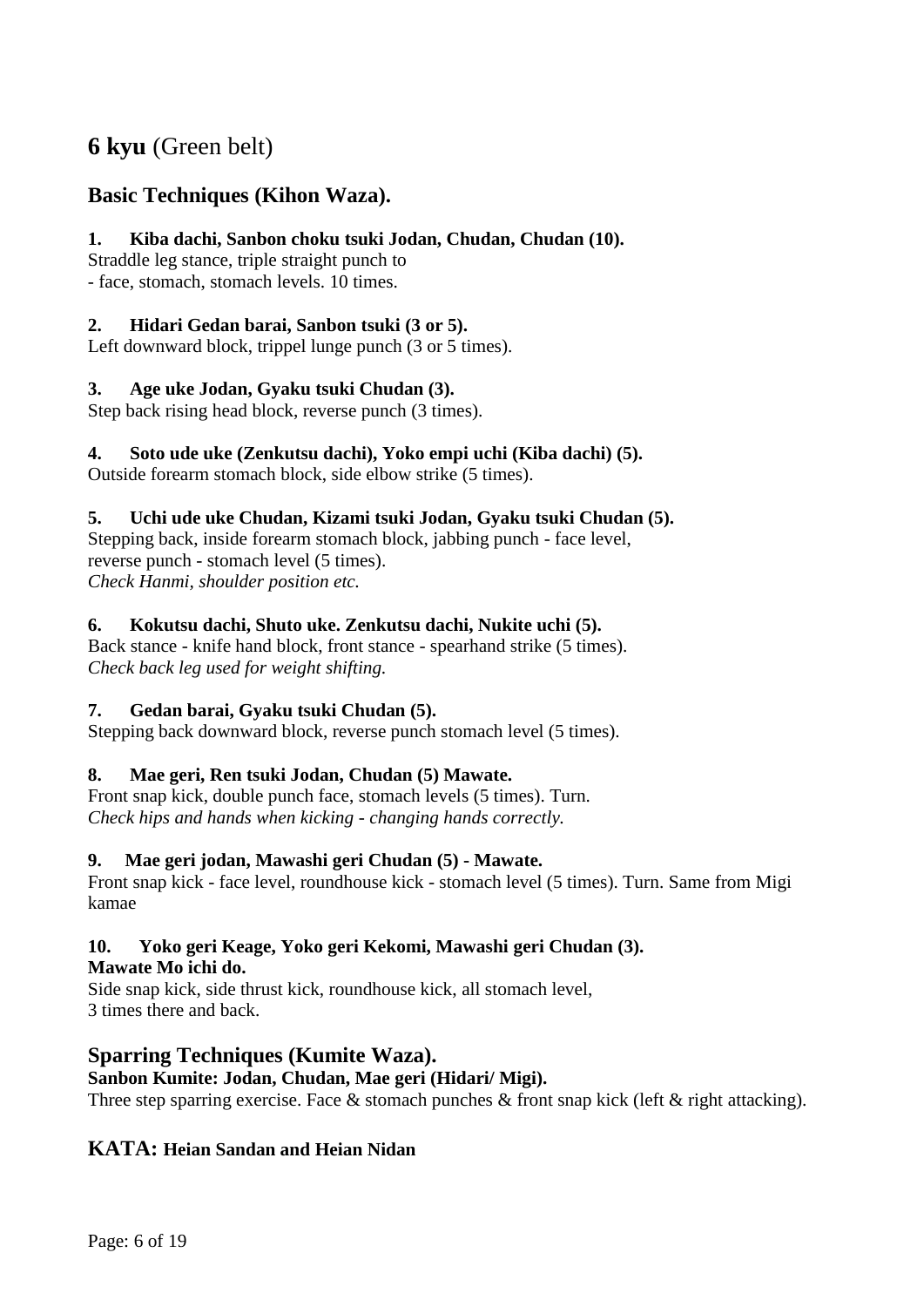# **5 Kyu** (Blue belt)

# **Basic Techniques (Kihon Waza).**

### **1. Kiba dachi, Sanbon choku tsuki Jodan, Chudan, Chudan (10).**

Straddle leg stance, triple straight punch - face, stomach, stomach levels. 10 times.

## **2. Sanbon tsuki (3) - Jodan, Chudan, Chudan.**

Stepping triple punch (3 times) - face, stomach, stomach.

#### **3. Age uke, Mae geri. Gyaku tsuki (3).**

Step back rising head block, front snap kick, reverse punch (3 times).

### **4. Soto ude uke Chudan, Shuto uchi, Gyaku tsuki (5) – Mawate.**

Outside forearm stomach block, knifehand strike, reverse punch (5 times) - Turn.

#### **5. Uchi ude uke. Gyaku tsuki, Ninon ken Uchi Jodan (5) - Mawate.**

Stepping back, inside forearm stomach block, reverse punch, two finger strike to eye level (5 times) -Turn.

#### **6. Kokutsu dachi, Shuto uke, Kizami Mae geri. Nukite Chudan (5).**

Step back, back stance - knifehand block, front leg Mae geri, spearhand strike stomach level (5 times). *Check hips and timing.*

# **7. Mae geri, Mae ren geri (Chudan, Jodan) (3). Mawate.**

#### **Mo ichi do, Shikashi Jodan, Chudan keri Waza.**

Front snap kick (with back leg), double kick (stomach, face level) (3 times). Turn. Same again but face and stomach level.

## **8. Yoko geri Keage, Yoko geri Kekomi, Mawashi geri Chudan (3).**

Side snap kick, side thrust kick, roundhouse kick, all stomach level (3 times).

# **Sparring Techniques (Kumite Waza).**

**Yakusoku Kumite:** Kihon Ippon Kumite (Jodan, Chudan, Mae geri, Yoko geri Kekomi. Pre-arranged one step basic sparring techniques (face & stomach punches, front snap kick, side thrust kick)

## **KATA: Heian Yondan & Heian Sandan.**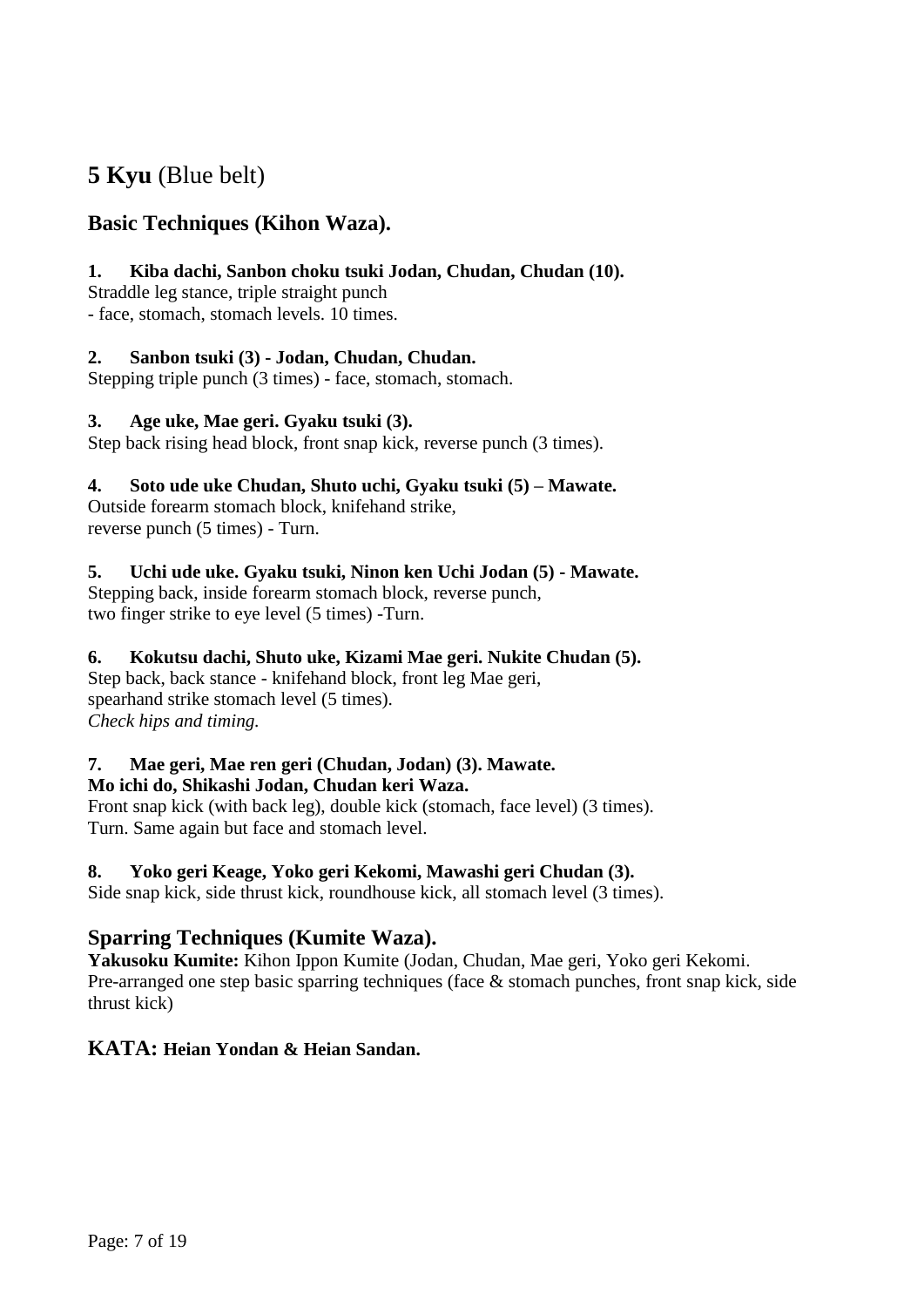# **4 Kyu** (Blue belt)

# **Basic Techniques (Kihon Waza).**

# **1. Kiba dachi, Sanbon Choku tsuki (Jodan, Chudan, Chudan).**

# **Ushiro zenkutsu dachi, Gyaku tsuki Chudan,**

**Kizami nihon Nukite Jodan (3). Mawate.**

Straddle leg stance, triple punch (face, stomach, stomach), step back into front stance, reverse punch, 2 finger strike to eye level (3 times). Turn.

**2. Gedan Barai, Sanbon tsuki, Mae geri, Gyaku tsuki (3). Mawate.** Downward block, step forward triple punch, same place front snap kick, reverse punch (3 times). Turn.

#### **3. Soto ude uke (Zenkutsu dachi), Yoko empi uchi (Kiba dachi), Uraken uchi, Gyaku tsuki (Zenkutsu dachi) (3).**

Outside forearm stomach block (front stance), side elbow strike (stradle leg stance), back knucle strike, reverse punch (front stance) (3 times). Check use of back leg & Hips.

## **4. Gedan barai, Uchi ude uke, Mawashi geri, Gyaku tsuki (3).**

Step back downward block, inside forearm block, roundhouse kick, reverse punch (3 times).

## **5. Shuto uke, Yoko geri Kekomi, Gyaku tsuki Chudan (3). Mawate.**

Knifehand block (Keep hand), side thrust kick, reverse punch. Turn. *Check push & kick.*

#### **6. Hidari Gedan barai, Mae geri Chudan/ Jodan, Jodan/Chudan tsuki (3) - Mawate.**

Left downward block, front snap kick stomach/ head level, face/ stomach level punch (3 times) – Turn

## **7. Kiba dachi, Yoko geri Keage & Yoko geri Kekomi (3).**

Stradle leg stance, side snap kick & side thrust kick (3 times).

# **Sparring Techniques (Kumite Waza).**

**Yakusoku Kumite:** Kihon ipcon Kumite (Jodan, Chudan, Mae geri, Yoko geri Kekomi & mawashi-geri). **(Hidari/ Migi)**

Pre-arranged one step basic sparring techniques (face & stomach punches, front snap kick, side thrust kick & roundhouse kick). (left & right attacking).

## **KATA: Heian Godan & Heian Yondan.**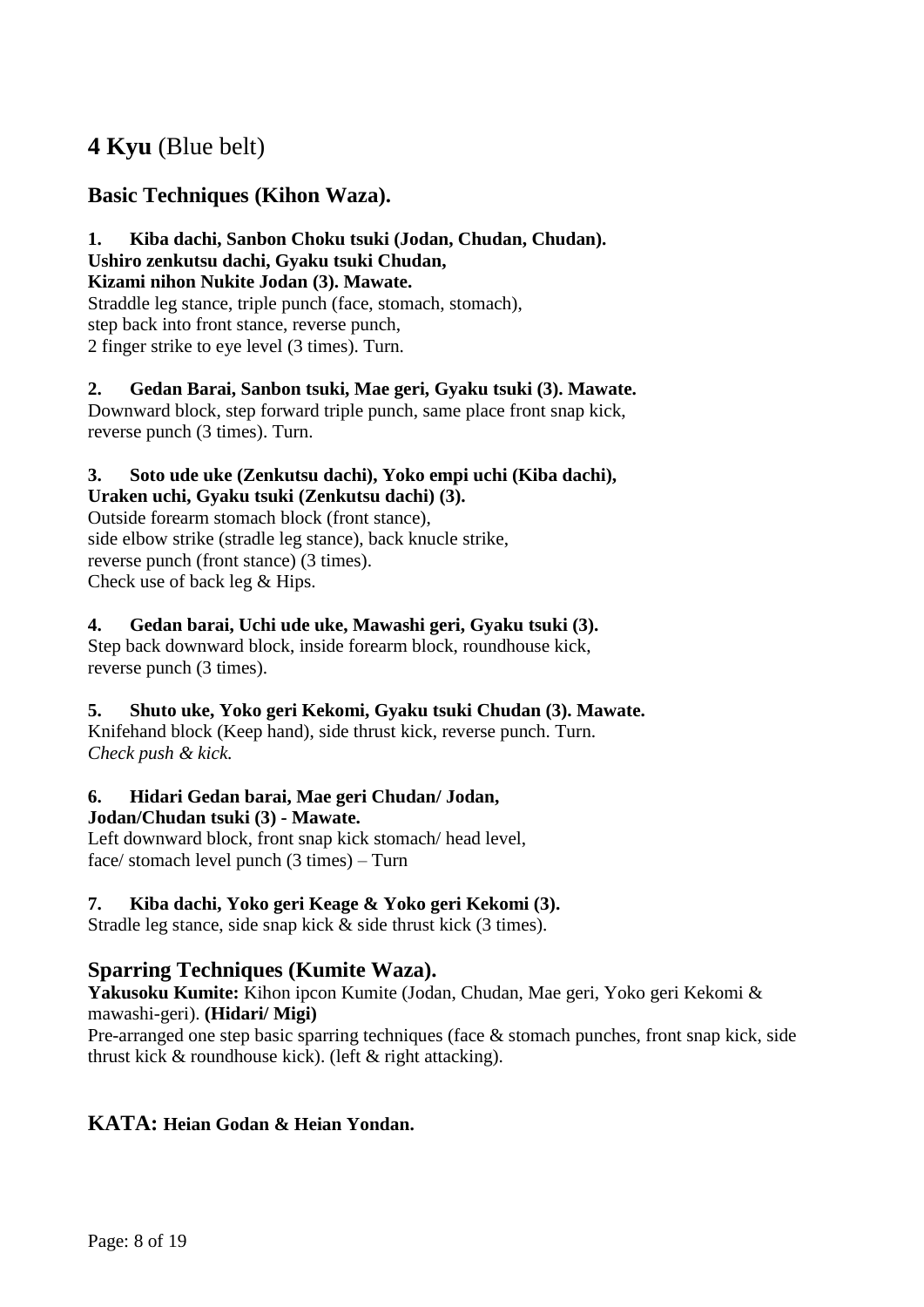# **3 Kyu** (Brown belt)

# **Basic Techniques (Kihon Waza).**

# **1. Kiba dachi, Sanbon tsuki (Jodan/Chudan/Chudan) Yori ashi,**

**Empi uchi (Hidari&Migi) (5).** Stradle leg stance, tripple punch (face/stomach/stomach) slide elbow strike (Left & right) (5 times). *Check solid stance, no up & down movements, look at target (Gansen).*

#### **2. Jiyu dachi, Kizami tsuki Jodan, Ren tsuki (5) - Mawate.**

Freestyle stance, jabbing punch, stepping double punch (5 times) - Turn. *Check no snapping the jabbing punch or pulling the reverse punch, also check hip usage & hand technique.*

#### **3. Zenkutsu dachi. Soto ude uke Chudan,**

#### **Gyaku Chudan Mawashi Empi uchi,**

**(Jodan Tate Empi uchi), (Kiba dachi), Yoko Empi uchi (5) - Mawate.** Front stance, outside forearm block, reverse roundhouse elbow strike,

vertical elbow strike to face, straddle stance, side elbow strike (5 times) - Turn.

#### **4. Uchi ude uke Chudan. Gyaku uchi ude uke Chudan, Kizami tsuki Jodan (5) - Mawate.**

Inside forearm block, reverse inside forearm block, jabbing punch to face level (5 times) -Turn. *Check no front foot pull back. If foot pulls back = temporary grade! In reverse inside forearm block, student must use back leg a lot.*

#### **5. Kokutsu dachi Shuto uke, Zenkutsu dachi Gedan barai, Gyaku tsuki (5) - Mawate.**

Back stance, knifehand block, front stance, downward block, reverse punch (5 times) - Turn. *Check: Don't move the front foot, use hips correctly and timing.*

#### **6. Zenkutsu dachi Gedan-barai, Nekoashi dachi uchi-uke, Zenkutsu dachi Gyaku tsuki chudan (forward)**

#### **7. Hidari Gedan barai, Mae geri Jodan, Yoko geri Kekomi Chudan, Gyaku tsuki Chudan (3)**

Downward block, front snap kick to face level. side thrust kick to stomach level, reverse punch (3 times up & back)

#### **8. Yoko geri Keage, Mawashi geri Chudan, Kiba dachi (3) - Mawate.**

Side snap kick, roundhouse kick to stomach level, land in straddle leg stance (3 times) - Turn. *Check for usage of hips, side snap kick & roundhouse kick are very similar, but difference must be demonstrated*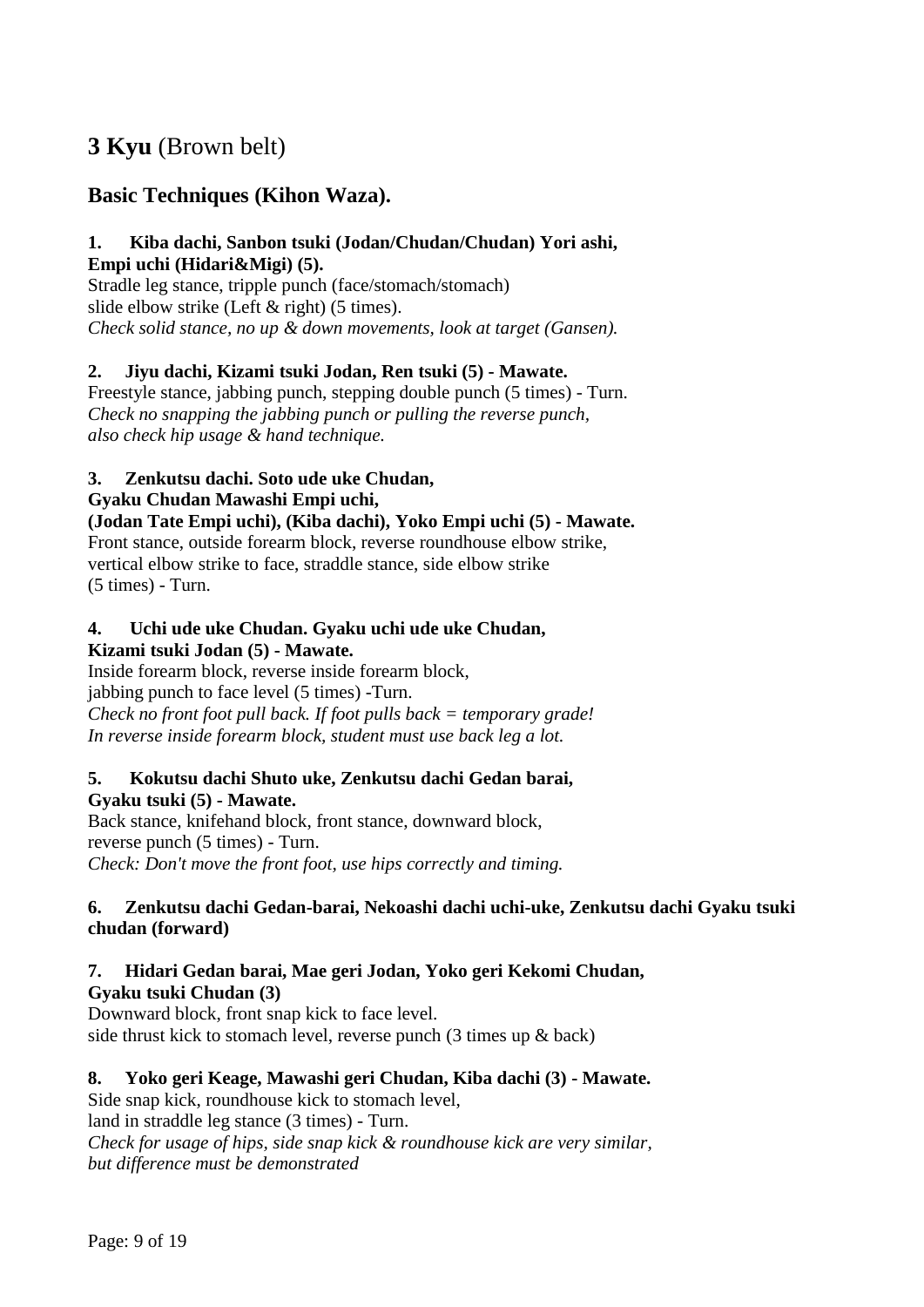# **Sparring Techniques (Kumite Waza).**

#### **Yaksoku Jiyu Kumite:**

Jiyu Ippon Kumite (Jodan, Chudan, Mae geri, kekomi, mawashi-geri). Pre-arranged one-step semifree sparring techniques – face, stomach level punches, front snap kick (left  $\&$  right).

#### **KATA: Tekki Shodan & Heian Godan.**

# **2 Kyu** (Brown belt)

# **Basic Techniques (Kihon Waza).**

#### **1. Kiba dachi, sanbon tsuki, Yori Ashi, Choku tsuki. Yori ashi, Choku tsuki (5) (Hidari & Migi).**

Straddle leg stance, triple punch, sliding stance, square punch, sliding stance (back), Square punch (5 times left & right sides). *Check if student is looking to target (Gansen).*

#### **2. Jiyu dachi, Gyaku tsuki Chudan, Kizami tsuki Jodan, Oi tsuki Chudan, Age uke Jodan, Kizami Mae geri, Gedan barai, Gyaku tsuki Chudan (3) - Mawate.**

Freestyle stance, reverse punch to stomach level, same place jabbing punch to face level, stepping punch to stomach level step back rising head block, front leg snap kick, downward block, reverse punch (3 times) - Turn. *Check body position & hip usage.*

#### **3. Soto ude uke, Shuto uchi, Chudan Mawashi empi, Shuto uchi, Jun tsuki (3) - Turn.**

Outside forearm block, same hand knifehand strike, roundhouse elbow strike to stomach level, same hand knifehand strike, lunge punch (Body square) (3 times) - Turn *Check usage of hips in all techniques.*

#### **4. Gedan barai, Uchi ude uke. Shuto uke, Gedan barai. Gyaku tsuki, Mawate to mo ichi do (3).**

Downward block, step forward inside forearm block, step back knifehand block, forwards downward block, reverse punch on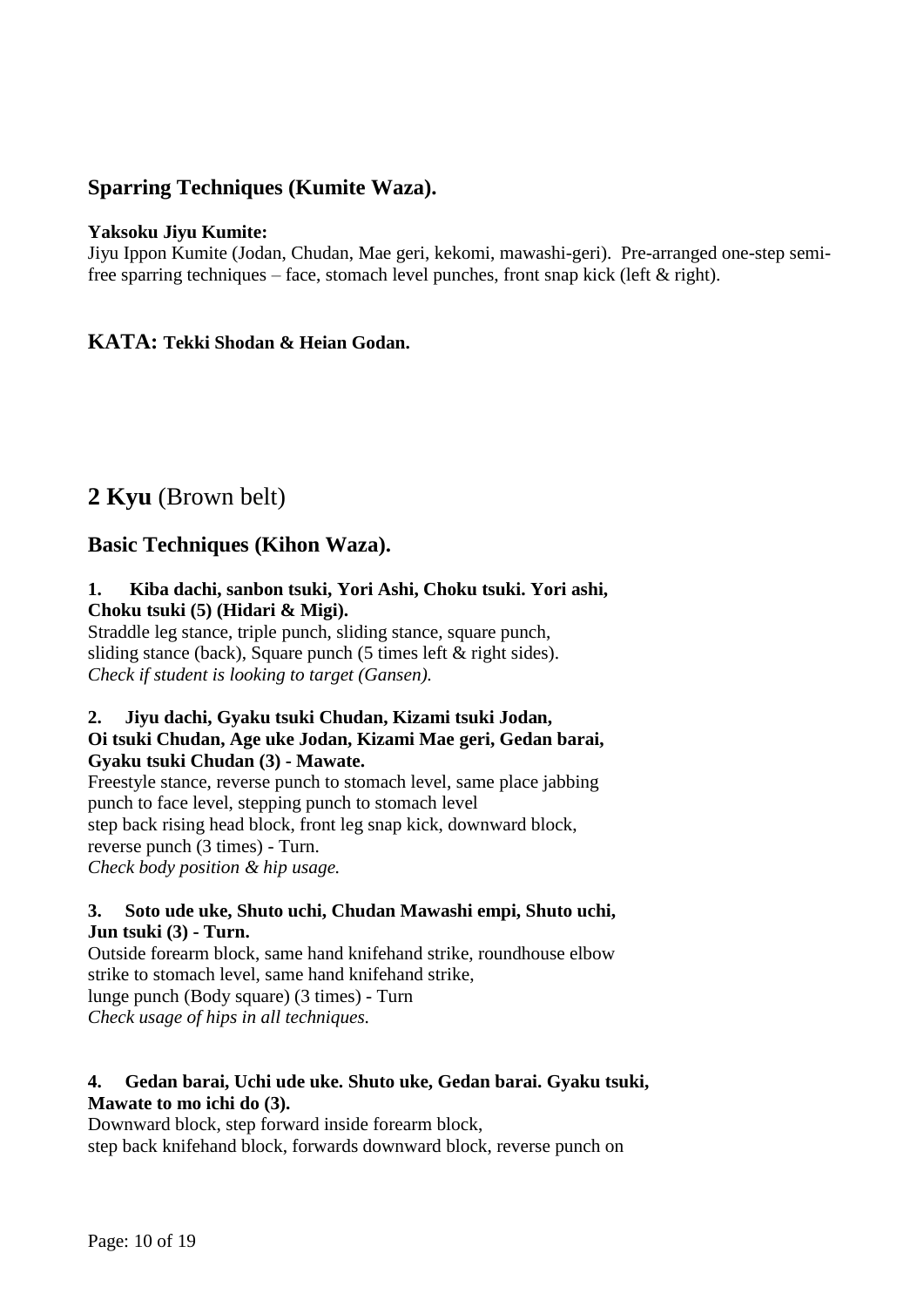the spot. Turn. Repeat 3 times. *Check form/weight shifting/ groin & hips & angle shifting from stance to stance.*

#### **5. Maegeri, Mawashi geri, Gyaku tsuki Chudan (3) - Mawate. To Mo ichi Do (3).**

Front snap kick, roundhouse kick, reverse punch (3 times) - Turn. Repeat. *Check timing & hips.*

# **6. Yoko geri Kekomi, Mae geri, Oi tsuki (3) - Mawate.**

**To Mo ichi Do (3).**

*Side thrust kick, front snap kick, land lunge punch (3 turns & repeat). Check hips again = body & back leg push, also timing.*

# **Sparring Techniques (Kumite Waza).**

#### **Yakusoku Jiyu Kumite:**

Jiyu Ippon Kumite. Pre-arranged one step semi-free sparring techniques (Jodan, Chudan tsuki, Mae geri. Yoko geri Kekorni, Mawashi geri, (Hidari/ Migi) Face, stomach level punches, front snap kick, side thrust kick, roundhouse kick (left & right).

#### **Okuri Jiyu Ippon Kumite.**

Attack forward & opponent blocks with a counter attack. Then the other person does same attack while opponent blocks with counter attack.

## **KATA: Bassai-dai & Tekki Shodan.**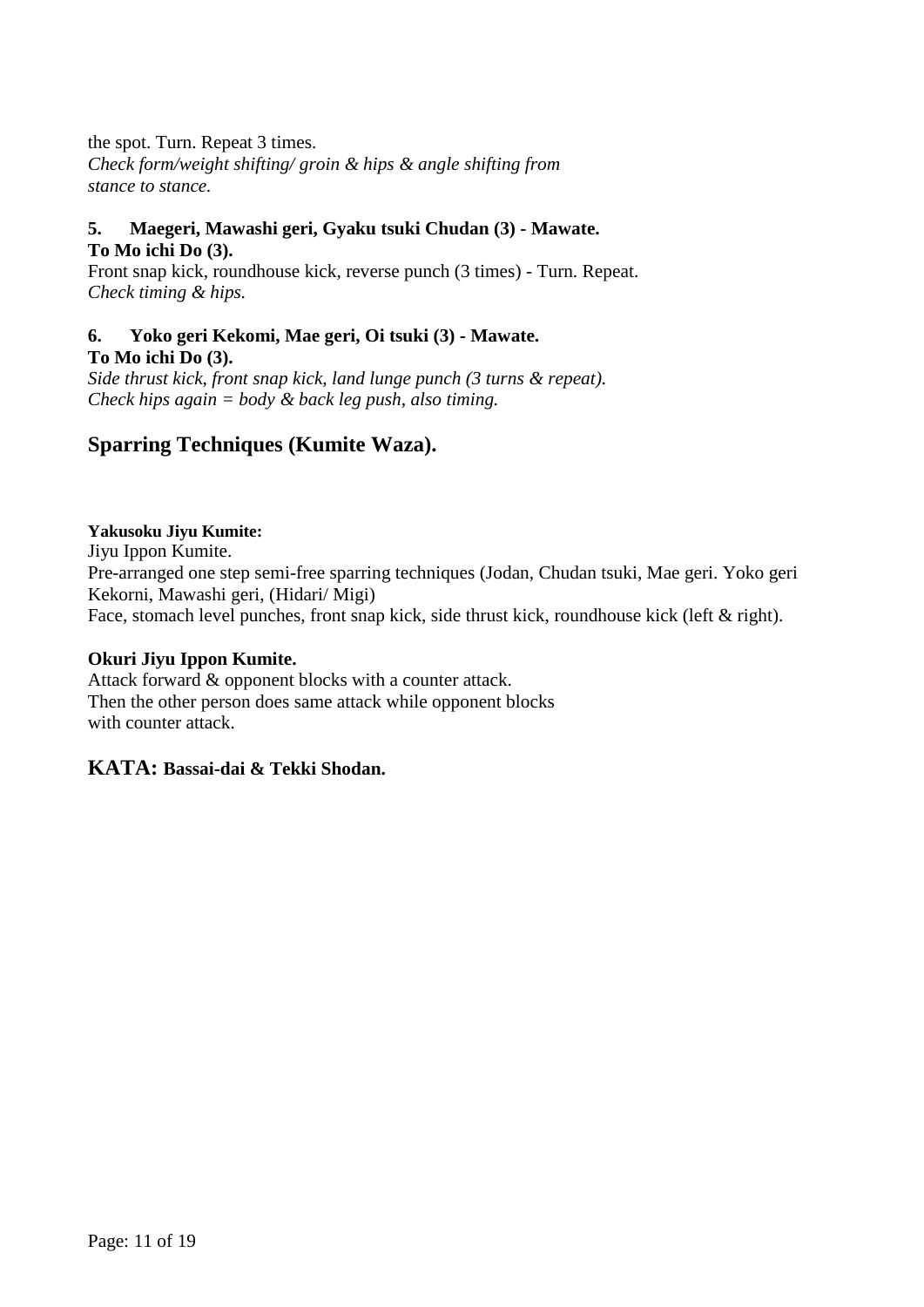# **1 Kyu:** (Brown belt)

# **Basic Techniques (Kihon Waza).**

## **1. Shi-Ho Gyaku tsuki (2 x 8 Tsuki).**

Four directional reverse punches (2 x 8). *Check that hips move the body - not the foot followed by hip!*

#### **2. Jiyu dachi, Kizami tsuki Jodan, Uraken uchi Jodan, Tettsui uchi, Gyaku tsuki Chudan.**

Freestyle stance, jabbing punch (hips back), step forward back knukle strike (hips snap back to front), hammer fist strike (hips back), reverse punch, (last 3 techniques on the spot. After back knuckle, body moves to parallel position, then hammer fist strike is delivered in half front facing position before returning to parallel position for reverse punch.

#### **3. Age uke. Kizami Mae geri, Gyaku tsuki, Mae geri, Kizami tsuki (3) - Mawate.**

Step back rising head block, front leg snap kick, reverse punch, back leg front snap kick, jabbing punch (3 times) - Turn.

#### **4. Gedan barai, Soto ude uke, Mawashi empi uchi Chudan, Tate empi uchi Jodan, Yoko empi uchi (Kiba dachi), Otshi empi uchi (Fudo dachi).**

Downward block, outside forearm block, roundhouse elbow strike to stomach level, vertical elbow strike to face level, side elbow strike in straddle leg stance, downward elbow strike delivered in rooted stance.

## **5. Gedan barai, Nekoashi dachi Uchi uke, Ura tsuki, Gyaku tsuki.**

First 3 techniques with same hand.

## **6. Kokutsu dachi, Shuto uke, Kizami Mae geri, Mae geri, Gyaku tsuki.**

Step forward back stance, knifehand block, front leg snap kick, back leg snap kick, reverse punch.

## **7. Mae geri, Yoko geri Kekomi, Mawashi geri (3).**

Front snap kick, side thrust kick, roundhouse kick (3 times).

## **8. Yoko geri Keage, Ushiro geri (Kiba dachi).**

Side snap kick, spinning back thrust kick landing in straddle leg stance (keep hip & body back from spinning back thrust kick then turn On point of landing.

*Distinguish clearly between side kick & back kick).*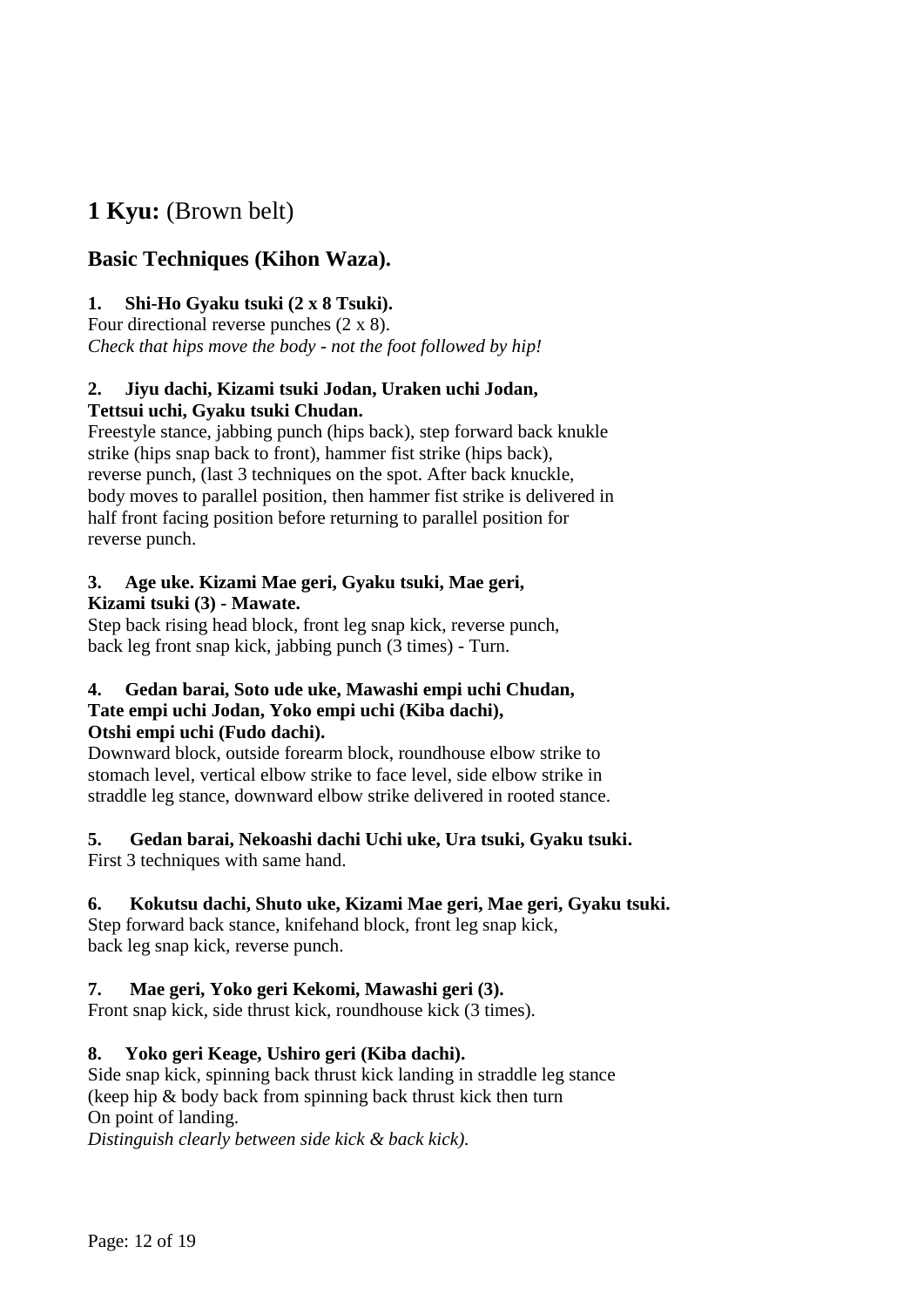# **Sparring Techniques (Kumite Waza).**

#### **Hyoteki Kumite Waza:**

Jodan /Chudan tsuki, Sundome No kime Waza (5 Hidari & Migi). Target training, head & stomach level punches, stepping in with control 6 focussed technique. (5 left & right). *Poor control, focus or finishing techniques = fail.*

#### **Jiyu Ippon Kumite:**

Jodan/Chudan, Mae geri. Yoko geri Kekomi, Mawashi geri, Ushiro geri (Hidari & Migi). Pre-arranged 1 step semi-free sparring techniques face/ stomach level punches, front snap kick, side thrust kick, roundhouse kick, spinning back thrust kick (left & right).

#### **KATA: Jion & Bassai-dai.**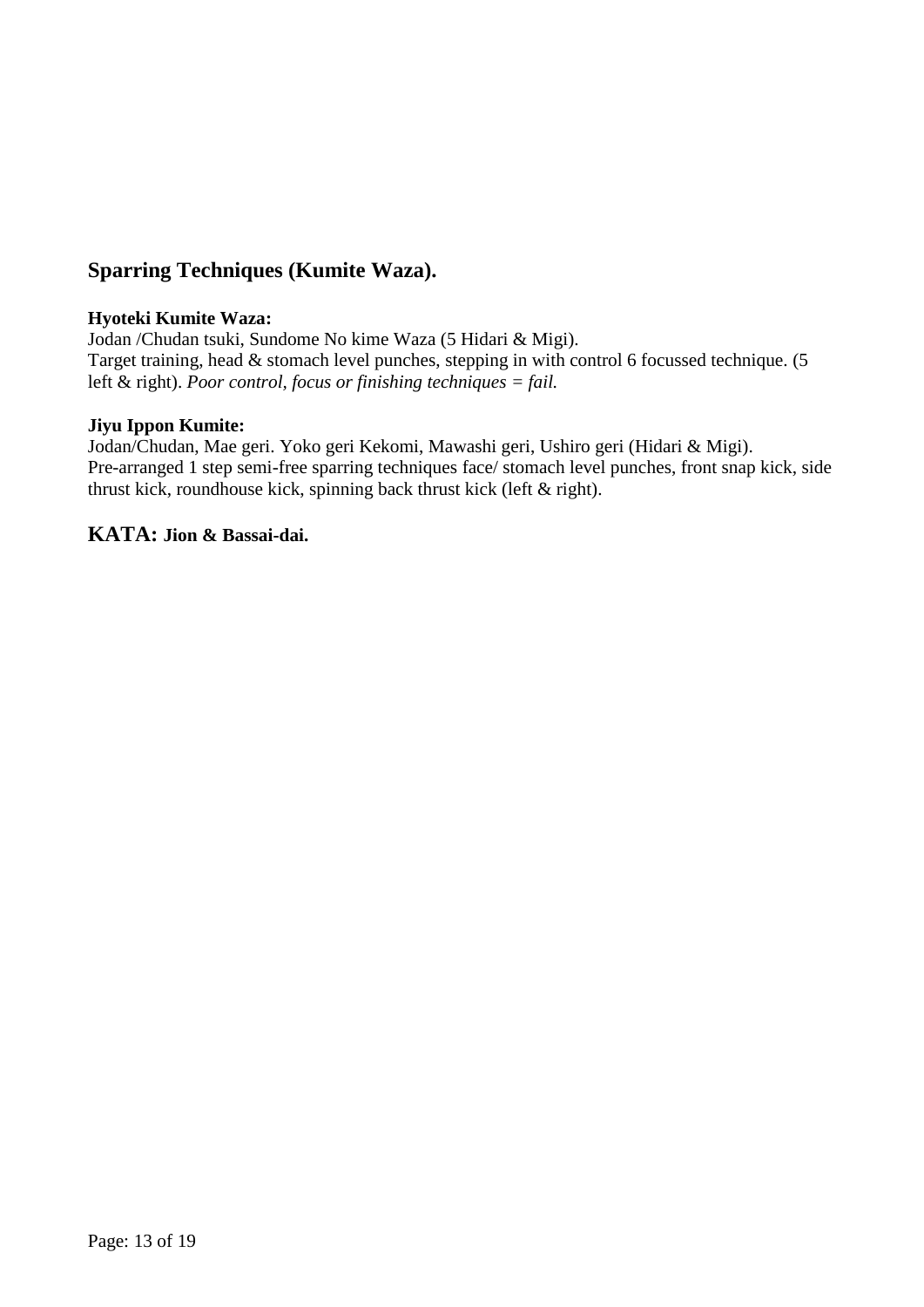# **Shodan** (Black belt)

# **Basic Techniques (Kihon Waza).**

## **1. Shi-Ho Gyaku tsuki Chudan.**

4 directional reverse punch.

**2. Heisoku dachi, Gyaku tsuki Chudan (Zenkutsu dachi), Kotai, Gyaku tsuki Chudan, Heisoku dachi, Hidari Ni Suzukete,** 

# **Heisoku dachi, Migi Ni Suzukete, Heisoku dachi,**

# **Ushiro Ni Suzukete, Shomen Heisoku dachi,**

### **Hantai Ushiro Ni Suzukete, Shomen Heisoku dachi.**

Informal attention stance (feet together), step forward with left leg reverse punch, back to starting point, change legs & punch with opposite hand, back to original point, step to left side with reverse punch, return to original position, step to right side with reverse punch, return to original position, step to rear (left foot) & (right) reverse punch. Return to original position, step to rear on opposite leg and reverse punch, return to original position (3 starting with each foot). *Check footwork (Unsoku), hip usage, also heel point when pivoting.*

#### **3. Hidari Gedan barai, Age uke Jodan, Gyaku tsuki Chudan, Kiba dachi, Yoko empi uchi. Kokutsu dachi, Shuto uke, Zenkutsu dachi, Gyaku tsuki Chudan (3) - Mawate.**

Left downward block, step forward rising head block, reverse punch, on the spot change to straddle leg stance while executing side elbow strike, then change to back stance while executing knife hand block, then shift to front stance delivering reverse punch to stomach level 3 starting left & 3 right) - Turn.

*Check hip usage & heel point, good stances - all same height & length. Body movement must not be up & down, weight shift & foot movements.*

# **4. Gedan barai, Mae geri, Mawashi geri,**

## **Ushiro geri (Zenkutsu dachi) (2). Mawate.**

Downward block, front snap kick, roundhouse kick spinning back thrust kick landing in front stance (2 up & back) Turn.

## **5. Kiba dachi, Yoko geri Keage, Yoko geri Kekomi (2) - Mawate.**

Straddle leg stance, side snap kick, side thrust kick (changing legs with each kick) (2 up & back).

## **6. Zenkutsu dachi Gamae. Mae geri. Yoko geri Kekomi,**

**Ushiro geri.** On the spot, front snap kick, side kick, back kick,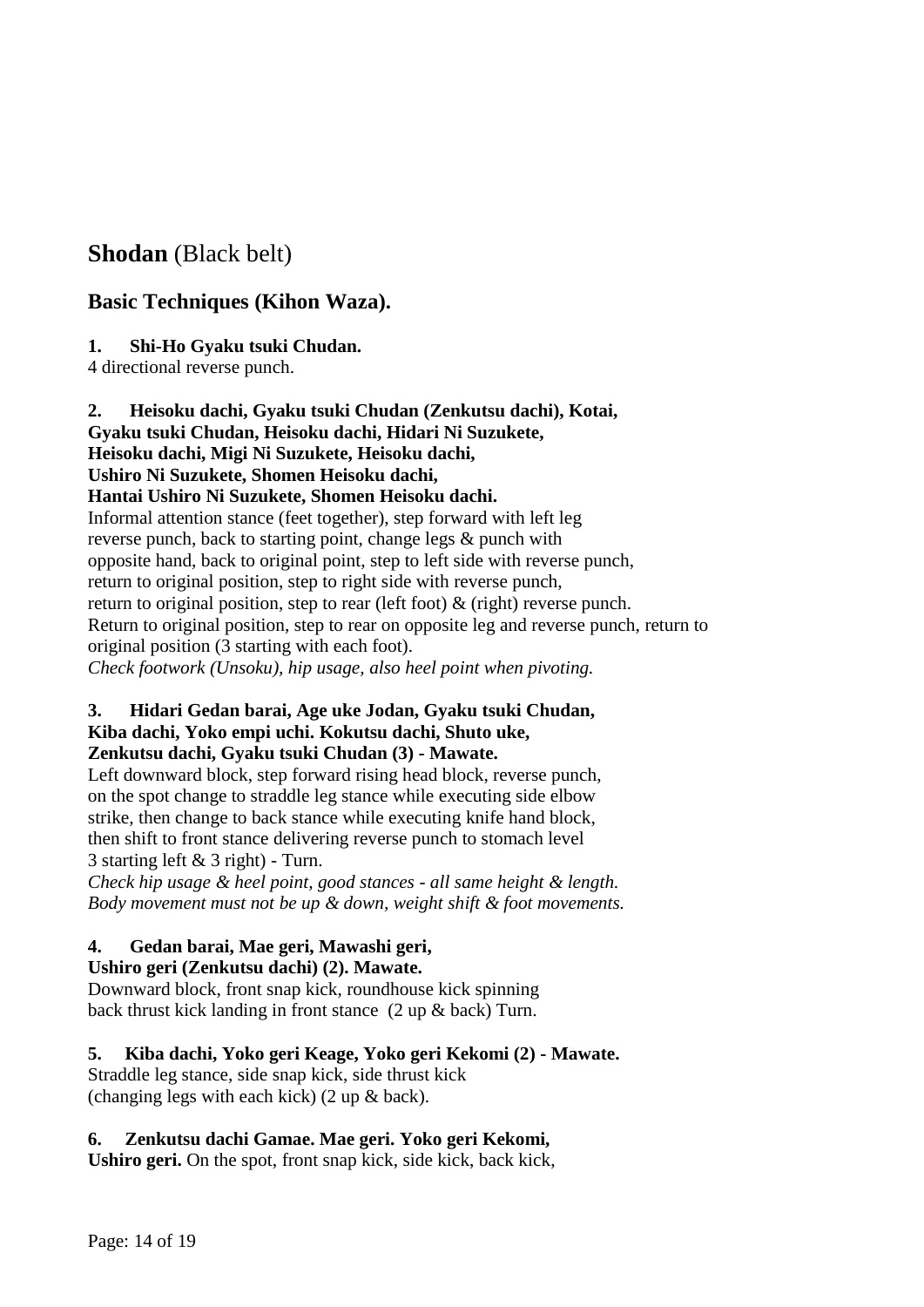(3 each leg).

# **Sparring Techniques (Kumite Waza).**

**Hyoteki Kumite Waza:**

Target training.

#### **Tori: - Jodan Oi tsuki. Uke: - Chudan Oi tsuki. Yori ashi Gyaku tsuki. 45° Hanbun Gyaku tsuki (3 Hidari & Migi).**

Attacker delivers stepping punch to face level throughout. Defender delivers stepping punch lo stomach level, break, slide reverse punch, step back Break 45°, half step in reverse punch (3 times both left & right sides). *Check distance (Maai), control, focus, finishing technique, timing.*

## **Jiyu Ippon Kumite:**

Semi free 1 step pre-arranged sparring.

#### **Jodan/Chudan tsuki, Mae geri. Yoko geri Kekomi. Mawashi geri, Ushiro geri (Hidari & Migi).**

Face/ stomach level punches, front snap kick, side thrust kick, roundhouse kick, spinning back thrust kick (left & right).

# **Formal Exercise (Kata).**

(1). Free choice from: Bassai-dai, Jion, Enpi, or Kanku-dai

&

(2). Compulsory: Junro Shodan

 $\mathcal{R}$ 

(3) Examiner chooses one kata from: Heian 1-5 – Tekki Shodan.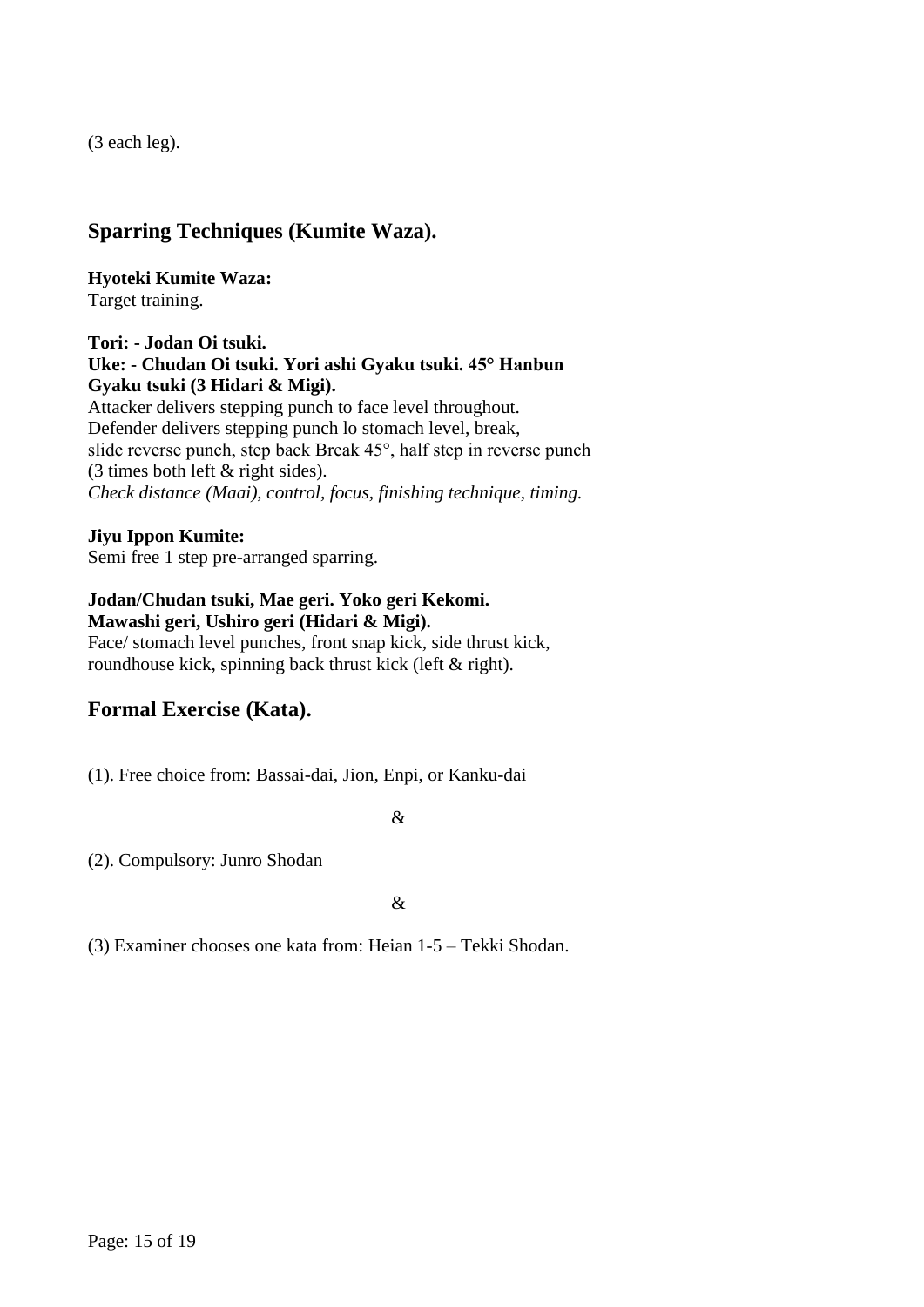# **Nidan**

# **Basic Techniques (Kihon Waza).**

**1. Gedan barai, Oi tsuki Chudan, Heisoku dachi, Hantai Oi tsuki, Kizami tsuki Jodan, Heisoku dachi, Hantai Kizami tsuki Jodan (3).**

Downward block, on the spot stepping punch to stomach level, half step back step forward opposite leg and punch to stomach level again. Step fully back a deliver jabbing punch to face level, half step forward then step back & deliver jabbing punch to face level with opposite side (3 times). *Check stepping technique (Unsoku) and hip rotation.*

#### **2. Zenkutsu dachi, Tate empi uchi Jodan, Motto dachi, Ushiro Mawashi empi uchi, Zenkutsu dachi Mawashi empi uchi, Kiba dachi, Yoko empi uchi (2) - Mawate.**

Using the same hand throughout sequence - all elbow techniques. Step forward vertical elbow strike to face level in front stance, deliver back roundhouse elbow strike in short stance (take care to move back leg & not front leg pulling back). Roundhouse elbow strike in front stance, side elbow strike in straddle stance (2 times up & back)-Turn. *Check all stances, distance & form of technique.*

# **3. Age uke Jodan (Hanmi), Sochin uke (age uke,**

**Gedan uke-tsuki Fudo dachi), Uchi ude uke, Hangetsu dachi.** Step forward rising head block in half facing front stance, change to simultaneous rising block & downward block-strike in rooted stance. Inside forearm block in half moon stance (3 times up & back). *Check all stances & hip movements. Only Shotokan has rooted stance (Fudo/ Sochin dachi) so it must be performed correctly.*

#### **4. Mae geri. Yoko geri Kekomi. Mawashi geri. Usliiro geri. Zenkutsu datchi, Gyaku tsuki.**

Step forward front snap tick, side thrust kick, round house kick, spinning back thrust kick. Landing in front stance while delivering a reverse punch (all targets must be the same, face or stomach level, but no variation from one to the other throughout the set of techniques).

## **5. Gedan barai Mae geri, Yoko geri, Ushiro geri, Mawashi geri (3).**

Downward block, on the spot kicking front snap kick, side kick, back kick. roundhouse kick (each leg 3 times).

*Check balance, snap & extension, finishing technique, also hip & knee usage.*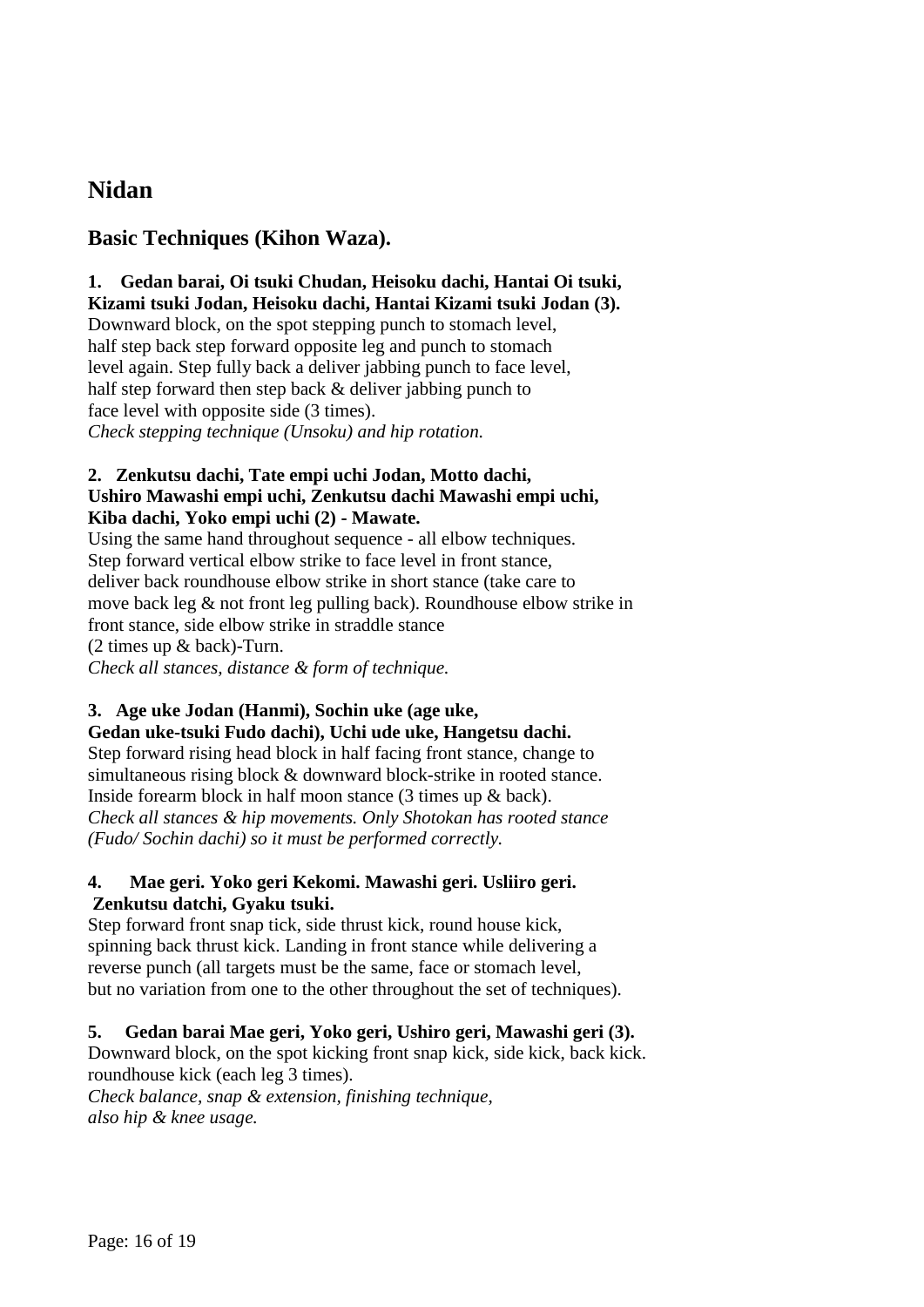# **Sparring Techniques (Kumite Waza).**

#### **Jiyu Ippon Kumite:**

Semi-free sparring (not pre-arranged or announced) Only make 1 attack each time, don't announce area or weapon of attack. Left & right side must be used, 3 attacks per person. Choose from face/ stomach punches, front snap kick, side thrust kick, roundhouse kick, spinning back thrust kick (Jodan, Chudan, Mae geri, Yoko geri Kekomi, Mawashi geri, Ushiro geri). *Student must not attack or defend with same side constantly.*

#### **Jiyu Kumite:** Free fighting

# **KATA:**

(1). Free choice from: Bassai-dai, Jion, Enpi, Kanku-dai, Hangetsu, Tekki nidan, Bassai Sho, Kanku Sho, Nijushiho, Jitte

&

(2). Compulsory: Junro Nidan

&

(3) Examiner chooses one kata from (Bassai-dai, Jion, Enpi, Kanku-dai, Hangetsu, Heian 1-5, Tekki shodan and Junro shodan.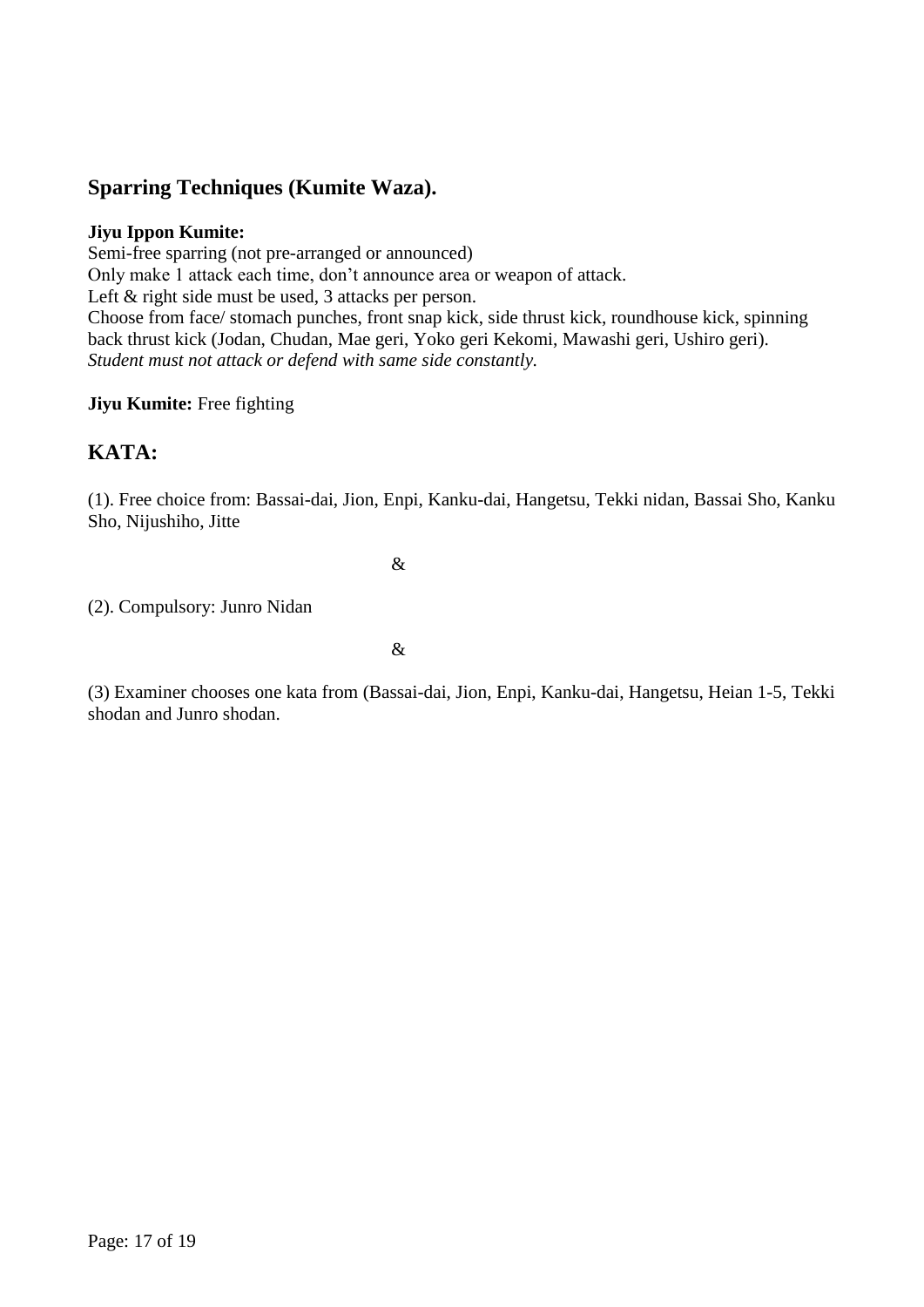# **Sandan**

# **Basic Techniques (Kihon Waza).**

#### **1. Gedan barai, Heisoku dachi, Kizami tsuki Jodan, Gyaku tsuki Chudan, Jun tsuki (4 Hidari & Migi).**

Downward block, feet together-step back jabbing punch to face level, reverse punch to stomach level, lunge punch, 2nd & 3rd techniques performed on the spot, then the same routine is performed stepping forward - this is 1 complete routine

*(3 punches done 4 times left & right. Back & change/ forward & change. Check for use of hips, open & square (Hanmi & Shomen). also snap of hips).*

# **2. Oi tsuki (Shomen), Sanbon tsuki**

# **(Shomen, Jodan/ Chudan/ Chudan).**

Stepping punch (hips square), step triple punch (hips square, face/ stomach/ stomach) *Change to opposite side on way back.*

#### **3. Gedan barai, Zenkutsu dachi, Tate empi uchi Jodan, Mawashi empi uchi, Kiba dachi, Yoko empi uchi, Kyo dachi, Ushiro empi uchi, Zenkutsu dachi Gyaku Mae empi uchi, Fudo dachi, Otoshi empi uchi (3).**

Downward block, step forward vertical empi strike to face level in front stance followed by roundhouse elbow on the spot, side elbow strike in straddle stance, back elbow strike in short stance, turn reverse front elbow strike in front stance, then finish with dropping elbow strike in rooted stance (3 times each direction).

#### **4. Gyaku tsuki (Unsu) Waza. - Hidari, Ushiro, Hidari, Ushiro.**

Reverse punch sequence from "Unsu". - Left, back, left, back (use double hip movement - opposite hand move then punch).

# **5. Gedan barai. Age uke (Hanmi - Zenkutsu dachi),**

# **sochin uke (Age uke, Gedan uke-tsuki in Fudo dachi),**

**Hangetsu dachi, Uchi ude uke, Sanchin dachi (Niju Shiho),** 

## **Neko Ashi dachi. Tora Guchi Kamae (2) - Mawate.**

Downward block, rising head block in half facing front stance, simultaneous rising head block, groin block - strike in rooted stance, inside block in half moon stance, double palm strike in hourglass stance, tiger mouth in cat stance (twice up & back).

## **6. Mae geri, Yoko gen Kekorni (Shomen), Ushiro geri Kekomi (3).**

On the spot front snap kick, side thrust kick (to the front), spin back kick to the front again (starting position), 3 each leg.